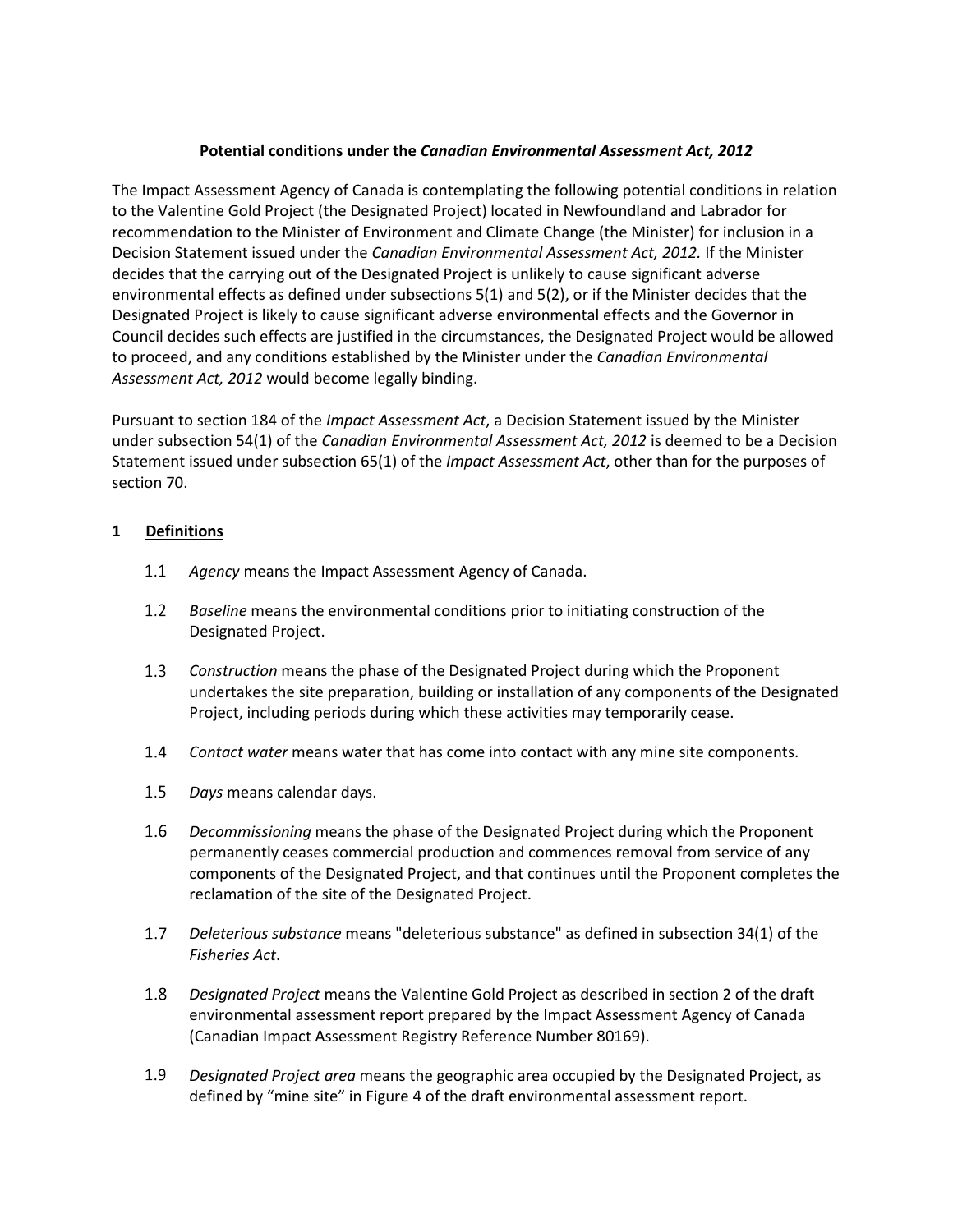- Effluent means "effluent" as defined in section 1(1) of the Metal and Diamond Mining Effluent Regulations.
- *Environment and Climate Change Canada* means the Department of the Environment as established under subsection 2(1) of the Department of the Environment Act.
- *Environmental assessment* means "environmental assessment" as defined in subsection 2(1) of the *Canadian Environmental Assessment Act, 2012*.
- *Environmental assessment report* means the report prepared by the Impact Assessment Agency of Canada pursuant to subsection 25(2) of the *Canadian Environmental Assessment Act, 2012*.
- *Environmental effects* means "environmental effects" as described in section 5 of the *Canadian Environmental Assessment Act, 2012*.
- *Environmental impact statement* means the September 2020 document entitled Valentine Gold Project Environmental Impact Statement (Canadian Impact Assessment Registry Reference Number 136521, Document Number 17).
- *Fish* means "fish" as defined in subsection 2(1) of the *Fisheries Act*.
- *Fish habitat* means "fish habitat" as defined in subsection 2(1) of the *Fisheries Act*.
- *Fisheries and Oceans Canada* means the Department of Fisheries and Oceans as established under subsection 2(1) of the *Department of Fisheries and Oceans Act*.
- *Fish passage* means the free transit of fish, upstream and downstream, associated with migration or localized movements that are necessary to complete their life cycle. Depending on the context, fish passage is also a route for fish to move between habitat types.
- *Follow-up program* means "follow-up program" as defined in subsection 2(1) of the Canadian Environmental Assessment Act, 2012.
- *Health Canada* means the Department of Health as established under subsection 2(1) of the Department of Health Act.
- *Heritage value* means the aesthetic, historic, scientific, cultural, social or spiritual importance or significance for past, present or future generations.
- *Indigenous groups* means the following Aboriginal Peoples: Miawpukek First Nation and Qalipu First nation.
- *In-water work activities* means any works associated with the Designated Project undertaken in water frequented by fish.
- *Listed species at risk* means a species that is listed on the List of Wildlife Species at Risk set out in Schedule 1 of the *Species at Risk Act*.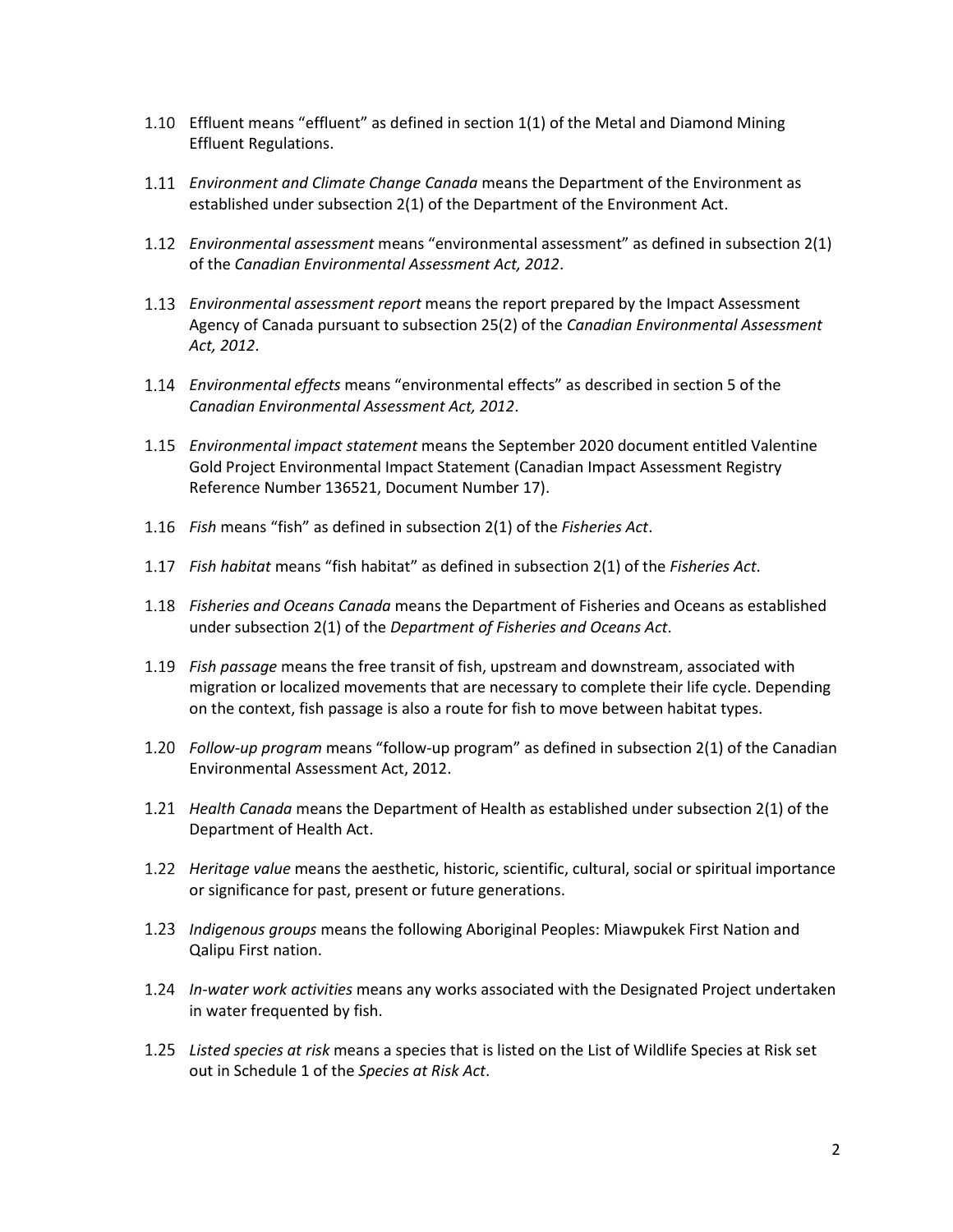- *Migratory bird* means "migratory bird" as defined in subsection 2(1) of the *Migratory Birds Convention Act, 1994*.
- *Mitigation measures* means "mitigation measures" as defined in subsection 2(1) of the *Canadian Environmental Assessment Act, 2012*.
- *Monitoring* means observation of the environmental effects of the Designated Project, performed in the context of a follow-up program set out in these conditions in order to verify the accuracy of the environmental assessment and/or determine the effectiveness of any mitigation measure.
- *Offsetting plan* means "offsetting plan" as described in Schedule 1 of the Authorizations Concerning *Fish and Fish Habitat Protection Regulations* and "compensation plan" as described in subsection 27.1 of the *Metal and Diamond Mining Effluent Regulations*.
- *Operation* means the phase of the Designated Project starting when commercial production begins and continuing until the start of decommissioning. This phase includes periods when commercial production may temporarily cease.
- *Progressive reclamation* means reclamation which is carried out by the Proponent concurrently with all phases of the Designated Project to progressively return any physically disturbed areas to a state as close to the baseline as possible, as soon after the disturbance as practical.
- *Proponent* means Marathon Gold Corporation and its successors or assigns.
- *Qualified individual* means someone who, through education, experience and knowledge relevant to a particular matter, provides the Proponent with advice within their area of expertise. Knowledge relevant to a particular matter may include community and Indigenous knowledge.
- *Record* means "record" as defined in subsection 2(1) of the *Canadian Environmental Assessment Act, 2012*.
- *Relevant authorities* means federal and/or provincial authorities that are in possession of specialist or expert information or knowledge, or that have a responsibility for the administration of a law or regulation, with respect to the subject matter of a condition set out in this document.
- 1.36 Reporting year means January 1 to December 31 of the same calendar year.
- *Structure, site or thing of historical, archeological, paleontological or architectural significance* means a structure, site or thing that is determined by a qualified individual, on the basis of heritage value, to be associated with an aspect of the history or culture of the people of Canada, including Indigenous groups.
- *Water frequented by fish* means "water frequented by fish" as defined in subsection 34(1) and "Canadian fisheries waters" as defined in subsection 2(1) of the *Fisheries Act*.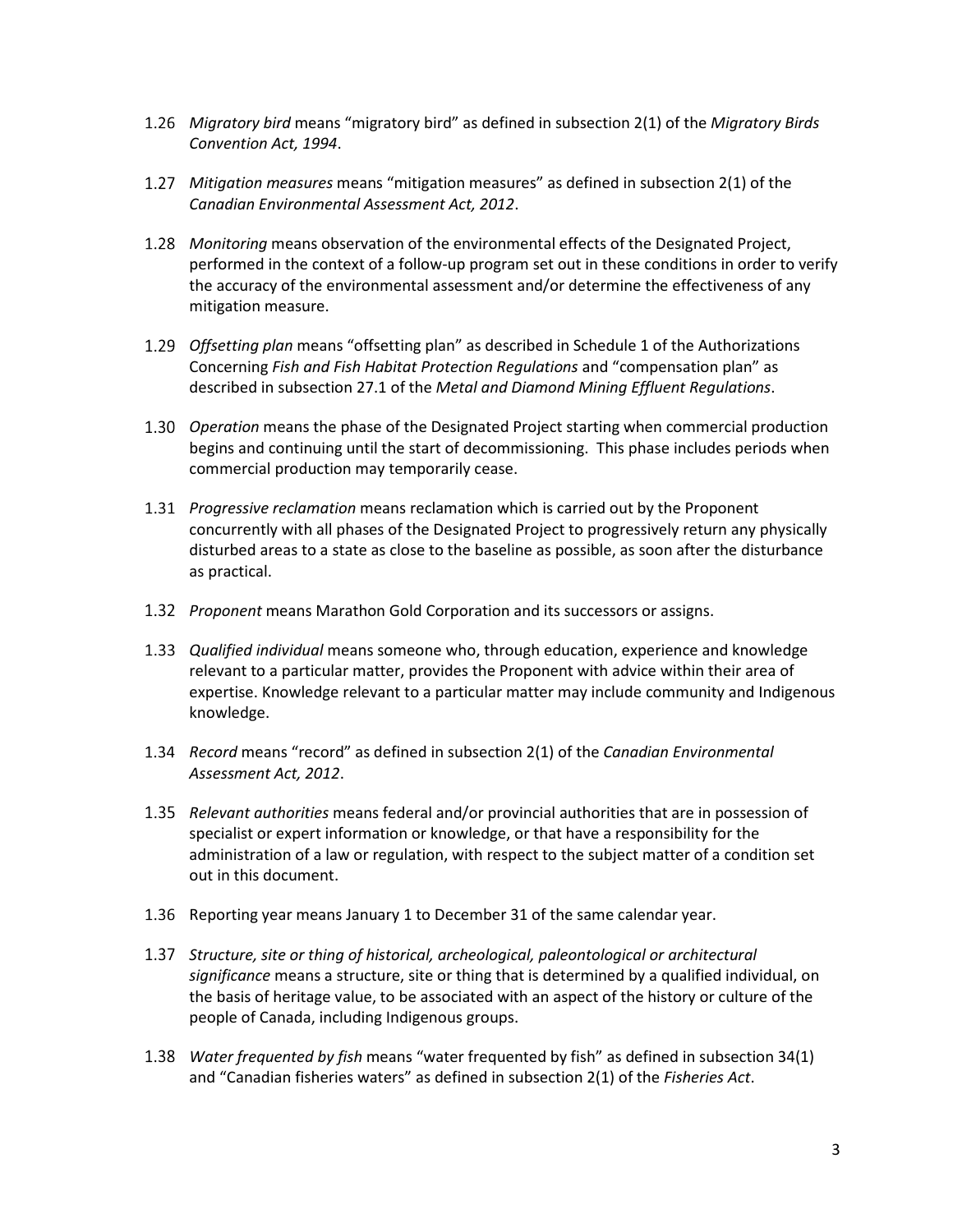### **Potential Conditions**

These conditions may be established for the sole purpose of the Decision Statement issued under the *Canadian Environmental Assessment Act, 2012*. They do not relieve the Proponent from any obligation to comply with other legislative or other legal requirements of the federal, provincial, or local governments. Nothing in this document shall be construed as reducing, increasing, or otherwise affecting what may be required of the Proponent to comply with all applicable legislative or legal requirements.

### **2 General conditions**

- $2.1$ The Proponent shall ensure that its actions in meeting the conditions set out in this document during all phases of the Designated Project are considered in a careful and precautionary manner, promote sustainable development, are informed by the best information and knowledge including community and Indigenous knowledge, available at the time the Proponent takes action, are based on methods and models that are recognized by standard-setting bodies, are undertaken by qualified individuals, and have applied the best available economically and technically feasible technologies.
- $2.2$ The Proponent shall ensure that its actions in meeting the conditions set out in this document are taken in a way that is consistent with any applicable recovery strategy and action plans for listed species at risk.

#### *Consultation*

- $2.3$ The Proponent shall, where consultation is a requirement of a condition set out in this document:
	- $2.3.1$ provide a written notice of the opportunity for the parties being consulted to present their views and information on the subject matter of the consultation;
	- $2.3.2$ provide all information available and relevant to the scope and the subject matter of the consultation and a period of time agreed upon with the parties being consulted, not to be less than 15 days, to prepare their views and information;
	- $2.3.3$ undertake an impartial consideration of all views and information presented by the parties being consulted on the subject matter of the consultation; and
	- $2.3.4$ advise in a timely manner the parties being consulted on how the views and information received have, or have not, been integrated into the subject matter of the consultation by the Proponent and provide a justification.
- 2.4 The Proponent shall, where consultation with Indigenous groups is a requirement of a condition set out in this document, communicate with each Indigenous group with respect to the manner to satisfy the consultation requirements referred to in condition 2.3, including methods of notification, the type of information and the period of time to be provided when seeking input, the process to be used by the Proponent to undertake impartial consideration of all views and information presented on the subject of the consultation, and the period of time and the means to advise Indigenous groups of how their views and information were considered by the Proponent.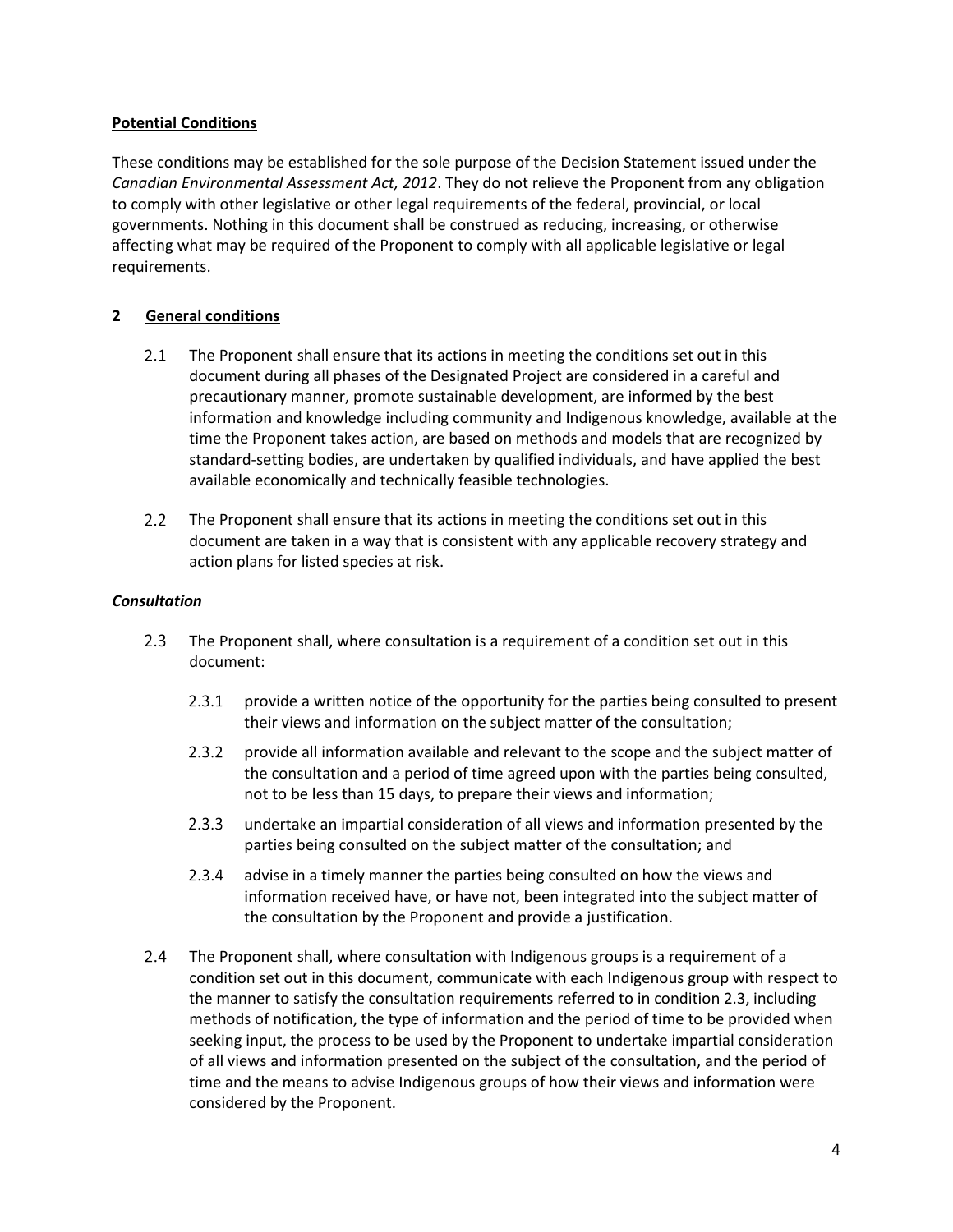#### *Follow-up programs*

- $2.5$ The Proponent shall, where a follow-up program is a requirement of a condition set out in this document, determine, as part of the development of each follow-up program and in consultation with the parties being consulted during the development, the following information, unless otherwise specified in the condition:
	- $2.5.1$ the methodology, location, frequency, timing and duration of monitoring associated with the follow-up program;
	- $2.5.2$ the scope, content and frequency of reporting of the results of the follow-up program to the parties consulted for the development of the follow-up program;
	- 2.5.3 the minimum frequency at which the follow-up program must be reviewed and, if necessary, updated;
	- $2.5.4$ the levels of environmental change relative to baseline that would require the Proponent to implement modified or additional mitigation measure(s), including instances where the Proponent may require Designated Project activities to be stopped;
	- $2.5.5$ the technically and economically feasible mitigation measures to be implemented by the Proponent if monitoring conducted as part of the follow-up program shows that the levels of environmental change referred to in condition 2.5.4 have been reached or exceeded; and
	- 2.5.6 the specific and measureable end points that must be achieved before the follow-up program can end. Those end points should indicate that the accuracy of the environmental assessment has been verified and/or that the mitigation measures are effective.
- $2.6$ The Proponent shall update the information determined for each follow-up program pursuant to condition 2.5 during the implementation of each follow-up program, at the minimum frequency determined pursuant to condition 2.5.3 and in consultation with the parties consulted during the development of each follow-up program.
- The Proponent shall provide the details of the follow-up programs referred to in conditions  $2.7$ 3.17, 3.18, 4.8, 4.9 and 6.1, including the information determined for each follow-up program pursuant to condition 2.5, to the Agency and to the parties consulted during the development of each follow-up program prior to the implementation of each follow-up program. The Proponent shall also provide any update made pursuant to condition 2.6 to the Agency and to the parties consulted during the development of each follow-up program within 30 days of the follow-up program being updated.
- $2.8$ The Proponent shall, where a follow-up program is a requirement of a condition set out in this document:
	- $2.8.1$ implement the follow-up program according to the information determined pursuant to condition 2.5;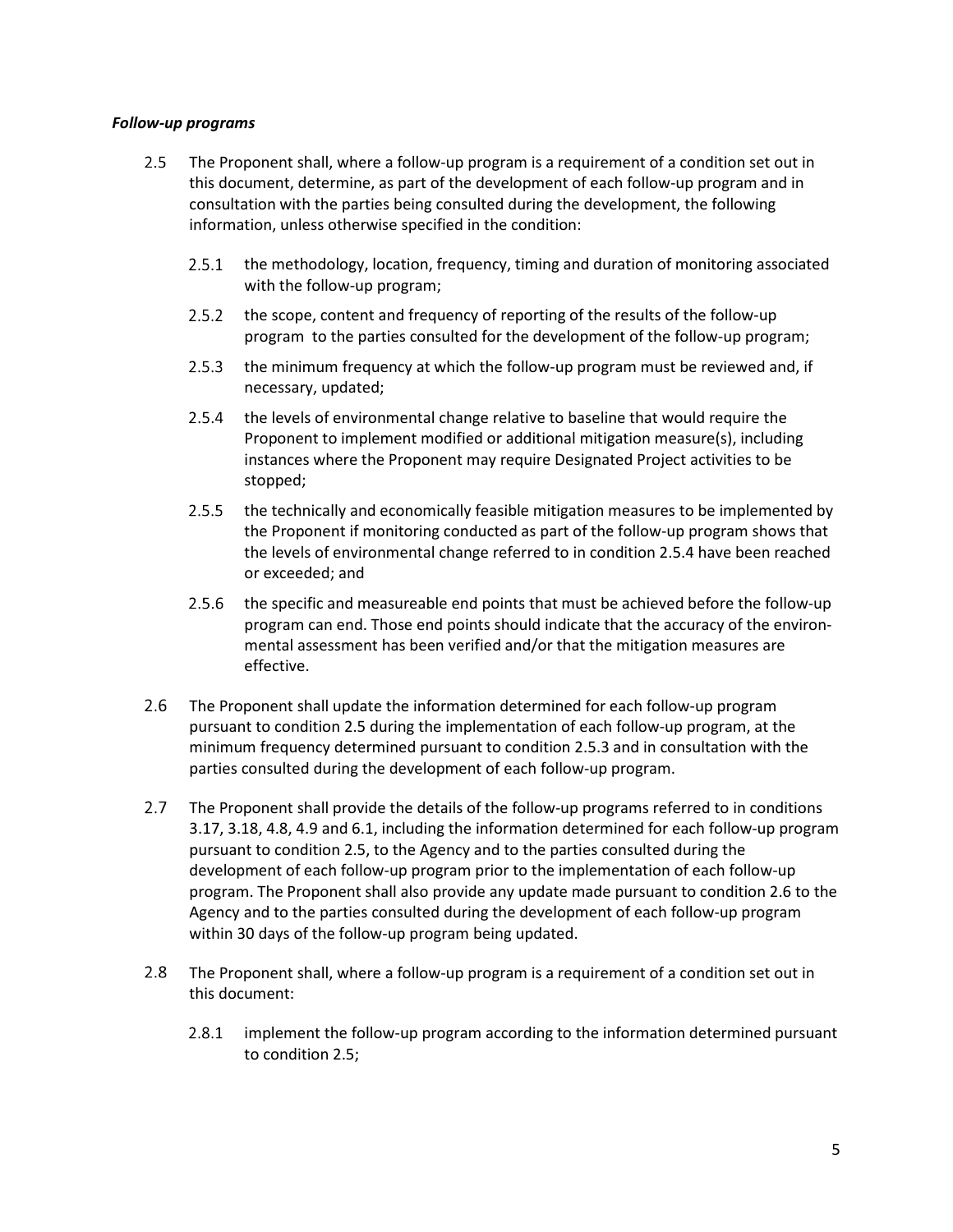- $2.8.2$ conduct monitoring and analysis to verify the accuracy of the environmental assessment as it pertains to the particular condition and/or to determine the effectiveness of any mitigation measure;
- $2.8.3$ determine whether modified or additional mitigation measure(s) are required based on the monitoring and analysis undertaken pursuant to condition 2.8.2;
- $2.8.4$ if modified or additional mitigation measure(s) are required pursuant to condition 2.8.3, develop and implement these mitigation measure(s) in a timely manner and monitor them pursuant to condition 2.8.2. The Proponent shall notify the Agency within 24 hours of any modified or additional mitigation measure being implemented. If the Proponent implements any additional or modified mitigation measure not previously submitted to the Agency pursuant to condition 2.5, the Proponent shall submit a detailed description of the measure(s) to the Agency within 7 days of its implementation; and
- $2.8.5$ report all results of the follow-up program to the Agency no later than March 31 following each reporting year during which the follow-up program is implemented and, subject to information determined pursuant to 2.5.2, to the parties consulted during the development of the follow-up program.
- $2.9$ Where consultation with Indigenous groups is a requirement of a follow-up program, the Proponent shall discuss the follow-up program with each group and shall determine, in consultation with each group, opportunities for their participation in the implementation of the follow-up program, including the conduct of monitoring, the analysis and reporting of follow-up results and whether modified or additional mitigation measure(s) are required, as set out in condition 2.8.

#### *Annual reporting*

- 2.10 The Proponent shall prepare an annual report that sets out, for each reporting year:
	- 2.10.1 the activities undertaken by the Proponent to comply with each of the conditions set out in this document;
	- 2.10.2 how the Proponent complied with condition 2.1;
	- 2.10.3 for conditions set out in this document for which consultation is a requirement, how the Proponent considered any views and information that the Proponent received during or as a result of the consultation;
	- 2.10.4 the information referred to in conditions 2.5 for each follow-up program and any update to that information made pursuant to condition 2.6;
	- 2.10.5 the results of the follow-up program requirements identified in conditions 3.17, 3.18, 4.8, 4.9 and 6.1;
	- 2.10.6 for any plan that is a requirement of a condition set out in this document, any update(s) to the plan that have been made during the reporting year; and
	- 2.10.7 any modified or additional mitigation measure implemented or proposed to be implemented by the Proponent, as determined pursuant to condition 2.8.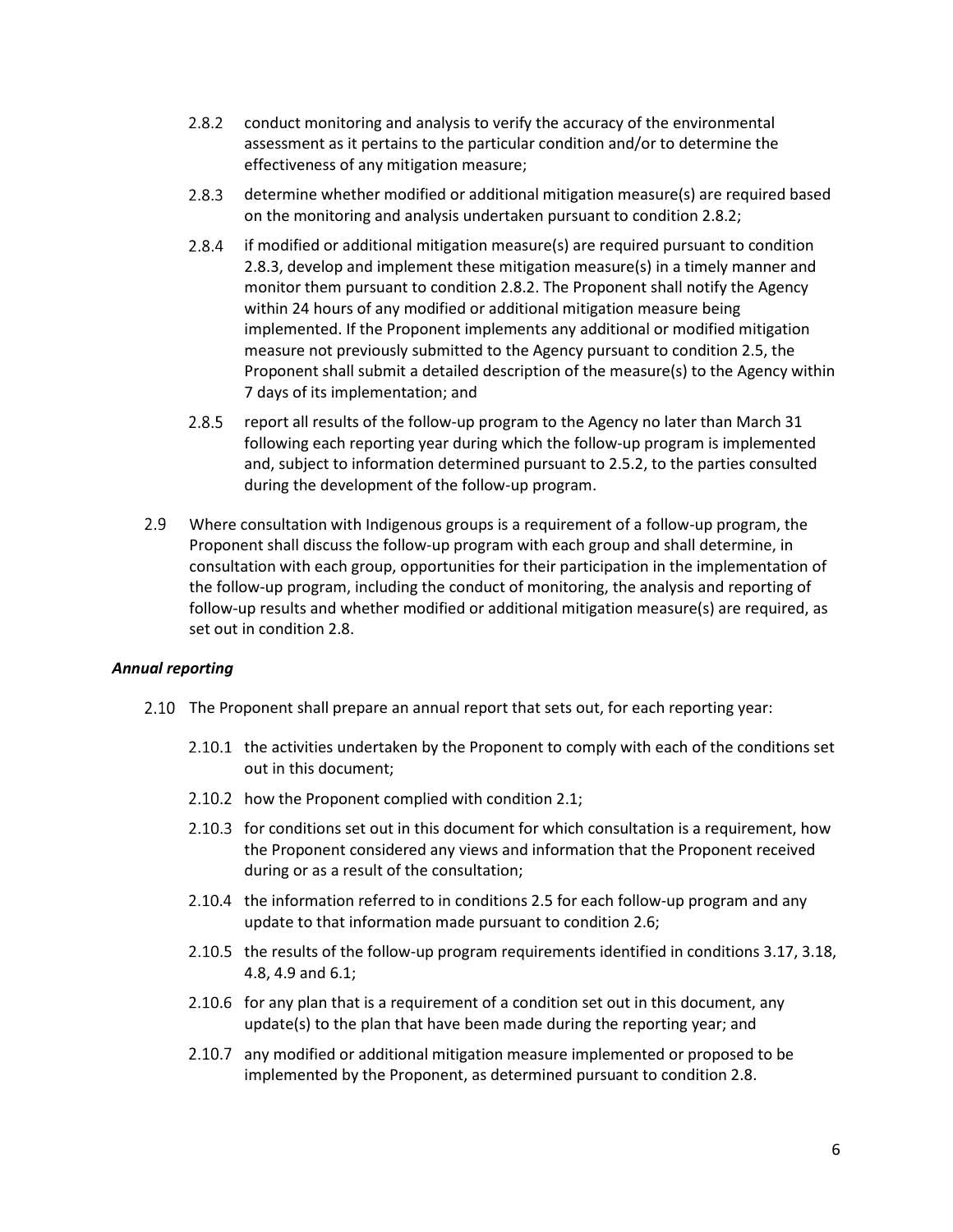- The Proponent shall submit to the Agency the annual report referred to in condition 2.10, including a plain language executive summary in both official languages, no later than March 31 following the reporting year to which the annual report applies.
- 2.12 The first reporting year for which the Proponent shall prepare an annual report pursuant to condition 2.10 shall start on the day the Minister of the Environment issues the Decision Statement pursuant to subsection 54 (1) of *the Canadian Environmental Assessment Act, 2012*.

### *Information sharing*

- 2.13 The Proponent shall publish on the Internet, or any medium which is publicly available, the annual reports and the executive summaries referred to in condition 2.11 and 2.12, the reports related to accidents and malfunctions referred to in conditions 9.5.4 and 9.5.5, the communication plan for accidents and malfunctions referred to in condition 9.6, the schedules referred to in conditions 10.1 and 10.2, and any update or revision to the above documents, upon submission of these documents to the parties referenced in the respective conditions. The Proponent shall keep these documents publicly available for 25 years following the end of operation, or until the end of decommissioning of the Designated Project, whichever comes first. The Proponent shall notify the Agency and Indigenous groups of the availability of these documents within 48 hours of their publication.
- 2.14 When the development of any plan is a requirement of a condition set out in this document, the Proponent shall submit the final plan to the Agency prior to construction, unless otherwise required through the condition.

## *Change of Proponent*

The Proponent shall notify the Agency and Indigenous groups in writing no later than 30 days after the day on which there is any transfer of ownership, care, control or management of the Designated Project in whole or in part.

## *Change to the Designated Project*

- 2.16 If the Proponent is proposing to carry out the Designated Project in a manner other than described in condition 1.8, the Proponent shall notify the Agency in writing in advance of carrying out those proposed activities. As part of the notification, the Proponent shall provide:
	- 2.16.1 a description of the proposed change(s) to the Designated Project and the environmental effects that may result from the change(s);
	- 2.16.2 any modified or additional measure to mitigate any environmental effect that may result from the change(s) and any modified or additional follow-up requirement; and
	- 2.16.3 an explanation of how, taking into account any modified or additional mitigation measure referred to in condition 2.16.2, the environmental effects that may result from the change(s) may differ from the environmental effects of the Designated Project identified during the environmental assessment.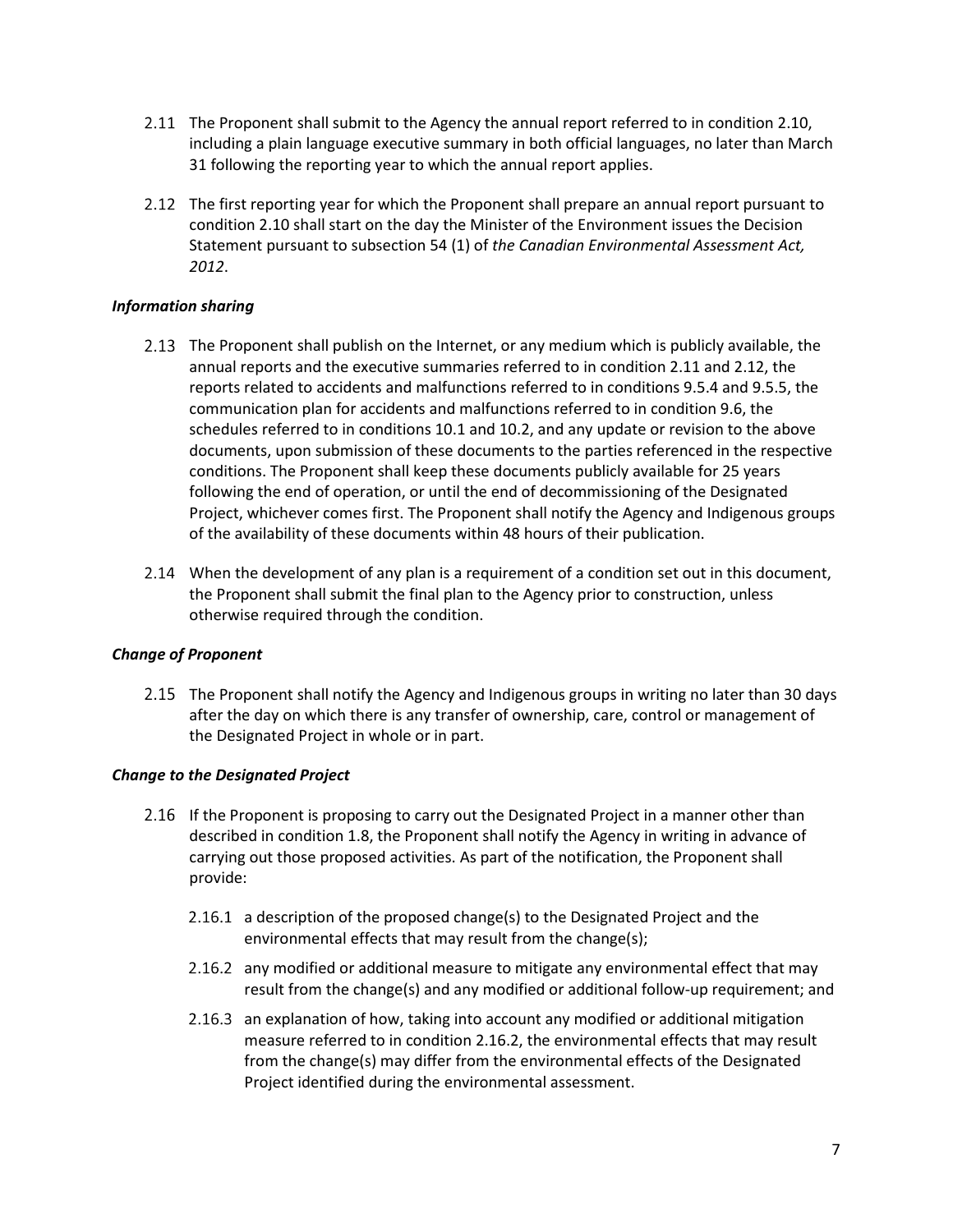2.17 The Proponent shall submit to the Agency any additional information required by the Agency about the proposed change(s) referred to in condition 2.16, which may include the results of consultation with Indigenous groups and relevant authorities on the proposed change(s) and environmental effects referred to in condition 2.16.1 and the modified or additional mitigation measures and follow-up requirements referred to in condition 2.16.2.

## **3 Fish and fish habitat**

- $3.1$ The Proponent shall develop, prior to construction and to the satisfaction of Fisheries and Oceans Canada, and implement any offsetting plan related to any harmful alteration, disruption or destruction of fish and fish habitat associated with the carrying out of the Designated Project. The Proponent shall submit any offsetting plan approved by Fisheries and Oceans Canada to the Agency before implementing it.
- $3.2$ The Proponent shall, for any fish habitat offsetting measure proposed in any offsetting plan referred to in condition 3.1 that may cause adverse environmental effects not considered in the environmental assessment, develop and implement, following consultation with relevant authorities, measures to mitigate those effects. The Proponent shall submit these measures to the Agency before implementing them.
- $3.3$ The Proponent shall ensure, during all phases of the Designated Project, that existing fish passage is not removed in watercourses frequented by fish as a result of Designated Project activities, including building and upgrading of stream crossings and those activities that may decrease minimum watercourse flows, with the exception of watercourses that will be removed for the construction of Designated Project components as authorized under the *Fisheries Act*.
- $3.4$ The Proponent shall, during operation, withdraw water from lakes in such a way that water withdrawal does not cause adverse effects to fish and fish habitat, except if such adverse effects are otherwise authorized. In doing so, the Proponent shall:
	- $3.4.1$ establish, prior to construction and in consultation with Fisheries and Oceans Canada, Environment and Climate Change Canada and other relevant authorities, criteria for determining maximum withdrawal rates taking into account natural flow rates and seasonality;
	- calculate maximum withdrawal rates for each month that withdrawal will be necessary and provide them to the Agency; and
	- $3.4.3$ implement water withdrawal, such that withdrawal rates remain below the maximum rates for each month calculated pursuant to condition 3.4.2.
- $3.5$ The Proponent shall maintain, during all phases of the Designated Project, a buffer zone of undisturbed vegetation along the edge of any water body and watercourse of sufficient width to protect fish and fish habitat resulting from the construction of Designated Project components, unless such adverse effects are otherwise authorized under the *Fisheries Act*.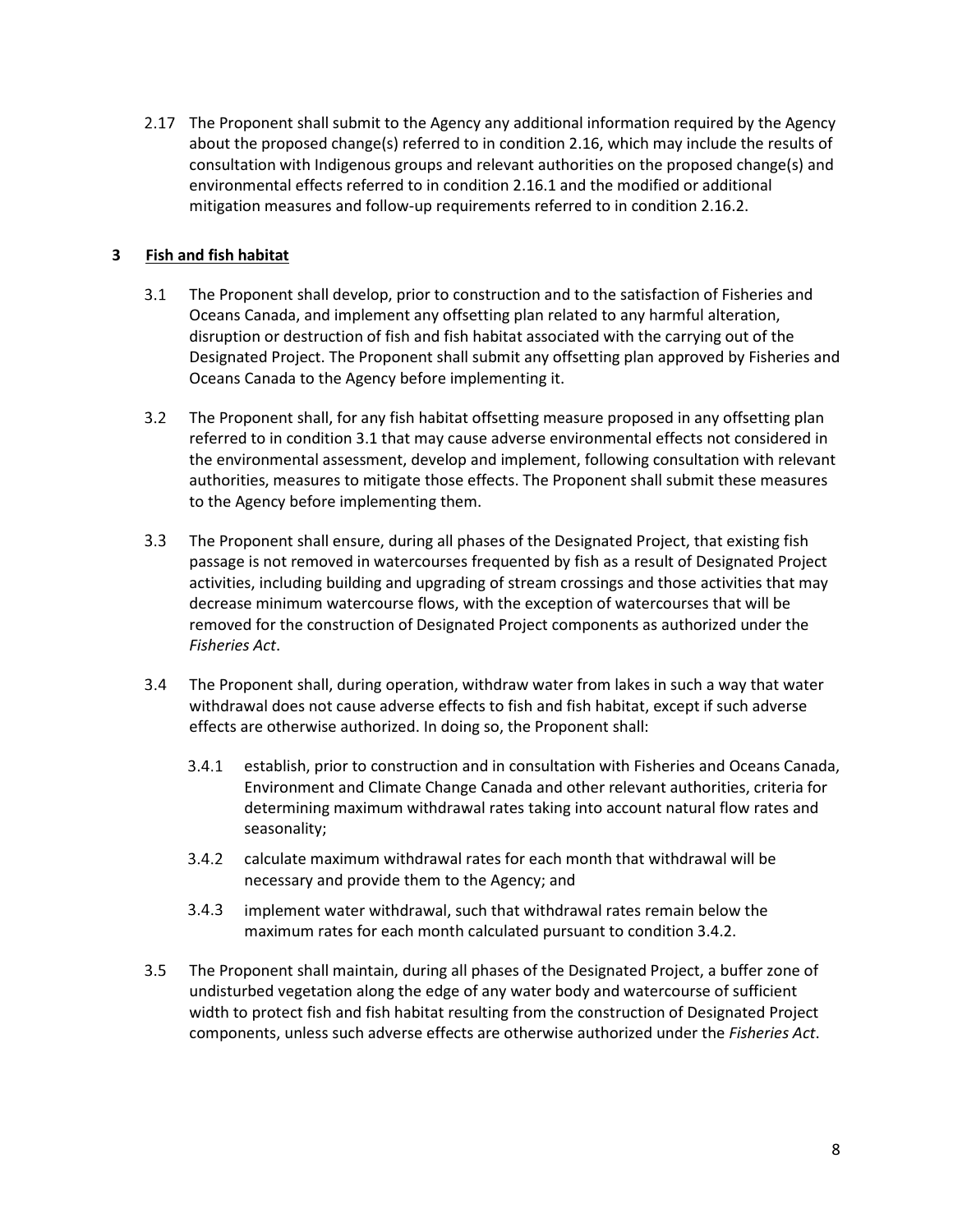- $3.6$ The Proponent shall undertake, in consultation with relevant authorities, progressive reclamation of areas disturbed by the Designated Project, including bank and riparian areas. In doing so, the Proponent shall:
	- $3.6.1$ identify plant species native to the regional assessment areas identified in Figure 3 of the draft environmental assessment report; and
	- $3.6.2$ use the plant species identified in 3.6.1 for use in establishing self-sustaining communities.
- $3.7$ The Proponent shall develop prior to construction and implement during all phases of the Designated Project erosion and sediment control measures in a manner consistent with the fish and fish habitat protection provisions and the pollution prevention provisions of the *Fisheries Act* taking into account Fisheries and Oceans Canada's *Measures to Protect Fish and Fish Habitat*. The Proponent shall submit the measures to the Agency prior to implementing them. In doing so, the Proponent shall:
	- $3.7.1$ develop, in consultation with relevant authorities, and implement measures that take into account future climate change scenarios, including periods of high water and wind, elevated snow pack, heavy rainfall and snowfall; and
	- maintain and regularly inspect, subject to safety requirements, all erosion and sediment control measures installed within the Designated Project area and document and repair any defective or damaged control measure as soon as technically feasible.
- $3.8$ The Proponent shall remove all vegetation from the tailings management facility containment zone during construction and prior to filling or flooding to reduce the potential generation of methylmercury.
- $3.9$ The Proponent shall manage mine effluent before it is deposited into the receiving environment during all phases of the Designated Project. In doing so, the Proponent shall:
	- $3.9.1$ collect effluent, including seepage, from operation through decommissioning, including from the overburden stockpiles, ore stockpiles, waste rock piles, tailings management facility and open pits;
	- $3.9.2$ when collecting effluent pursuant to condition 3.9.1, construct and maintain contact water collection ditches around overburden stockpiles, ore stockpiles and waste rock piles to collect seepage during all phases of the Designated Project; and
	- $3.9.3$ treat effluent collected pursuant to condition 3.9.1 as required in accordance with the *Metal and Diamond Mining Effluent Regulations* and the pollution prevention provisions of the *Fisheries Act* prior to its release into the environment.
- The Proponent shall, salvage and relocate fish in consultation with Fisheries and Oceans Canada prior to conducting any Designated Project activity requiring the removal of fish habitat in a manner that complies with any authorization issued under the *Fisheries Act*.
- The Proponent shall conduct any in-water work activities, outside of restricted activity timing windows for fish species in accordance with Fisheries and Oceans Canada's *Timing Windows*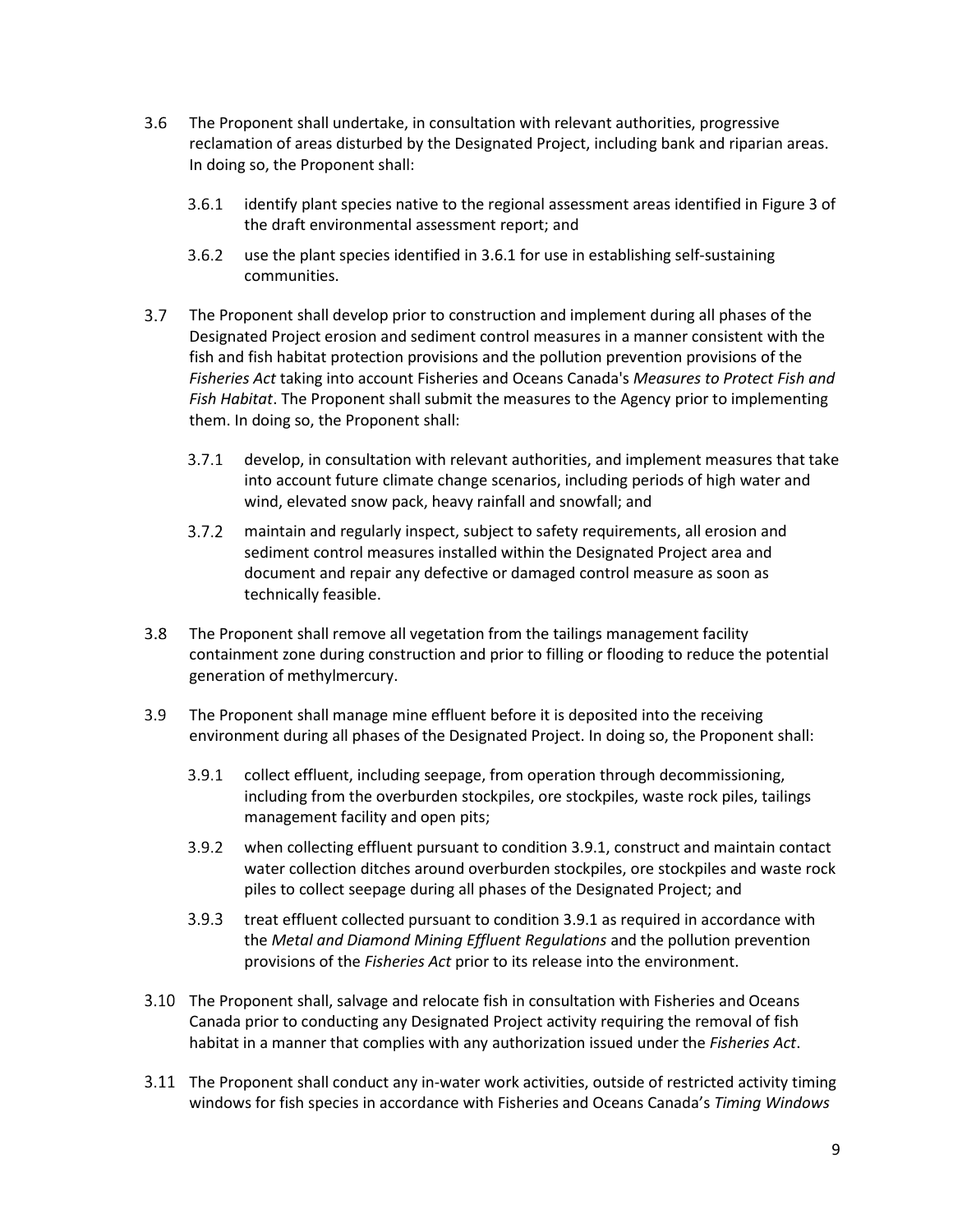*to Conduct Projects in or Around Water* for Newfoundland and Labrador, unless otherwise permitted by Fisheries and Oceans Canada.

- If the Proponent must conduct any in-water work activities related to construction during the restricted activity timing windows, the Proponent shall develop and implement additional mitigation measures, in consultation with Fisheries and Oceans Canada, to protect fish during sensitive life stages, including migration and spawning. The Proponent shall submit these measures to the Agency prior to implementing them.
- The Proponent shall, prior to construction, install screens on the water supply intake structures taking into account Fisheries and Oceans Canada's *Interim Code of Practice for End-of-Pipe Fish Protection Screens for Small Water Intakes in Freshwater* and in a manner that is consistent with any authorization issued under the *Fisheries Act* and its regulations.
- The Proponent shall develop, in consultation with Fisheries and Oceans Canada and any other relevant authorities prior to the start of blasting activities in or near water and implement, during blasting activities in or near water, mitigation measures to avoid adverse effects to fish and fish habitat from the use of explosives taking into account Fisheries and Oceans Canada's *Guidelines for the use of explosives in or near Canadian fisheries waters* and implement the measures in a manner consistent with the *Fisheries Act* and its regulations. The Proponent shall provide these measures to the Agency before implementing them.
- The Proponent shall identify and manage all mine rock that has the potential for or is already undergoing acid generation or metal leaching during all phases of the Designated Project in consultation with Environment and Climate Change Canada and any other relevant authorities, taking into account the Mine Environment Neutral Drainage Program's *Prediction Manual for Drainage Chemistry from Sulphidic Geologic Materials*. In doing so, the Proponent shall:
	- 3.15.1 characterize, prior to construction, the acid rock drainage and metal leaching potential of the overburden and other mine rock to be used for construction;
	- 3.15.2 conduct geochemical testing of waste rock and tailings during operation to verify the magnitude and onset of potential acid rock drainage in waste rock and tailings;
	- 3.15.3 taking into account the geochemical testing in condition 3.15.2 and in consultation with relevant authorities, develop procedures for segregation of potentially acid generating and metal leaching materials and additional mitigation for storage of waste rock, low-grade ore and other ore; and
	- 3.15.4 not use any acid generating and potentially acid generating materials for construction purposes, including earthworks and grading.
- The Proponent shall store fuel and hazardous materials a minimum of 200 metres from the tributaries of the Victoria River as identified under Fisheries and Oceans Canada's Newfoundland and Labrador Scheduled Salmon Rivers and 100 metres from all other waterbodies.
- The Proponent shall develop, prior to construction and in consultation with Indigenous groups, Fisheries and Oceans Canada, Environment and Climate Change Canada and other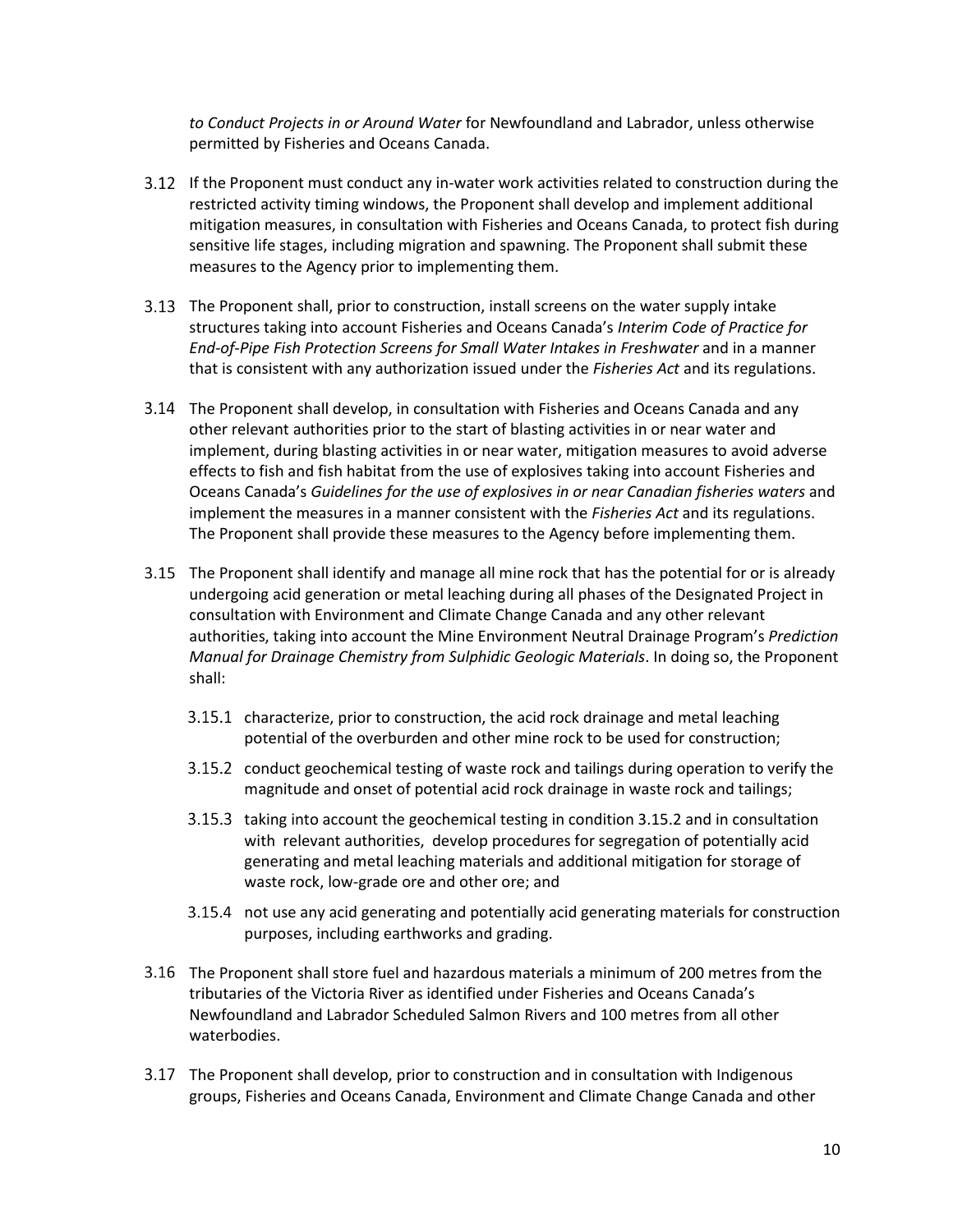relevant authorities, a follow-up program to verify the accuracy of the environmental assessment and determine the effectiveness of the mitigation measures as they pertain to adverse environmental effects of the Designated Project on fish and fish habitat. The Proponent shall implement the follow-up program during all phases of the Designated Project, taking into account the Monitoring Framework in Section 7.9.1 of the environmental impact statement and including the environmental effects monitoring requirements set out in Schedule 5 of the Metal and Diamond Mining Effluent Regulations. As part of the follow-up program, the Proponent shall:

- 3.17.1 monitor open pits for the development of high hydraulic conductivity zones, as well as groundwater levels and groundwater flows associated with pit dewatering and pit filling to verify long-term hydraulic containment within the pits that may enhance groundwater flow;
- 3.17.2 monitor, during all phases of the project, surface water and groundwater flows, levels and quality to verify the assessment predictions identified in Appendices 7A, 7B and 7C of the environmental impact statement;
- 3.17.3 monitor, during all phases of the Designated Project, in consultation with relevant authorities, and taking into account the Canadian Council of Minister of the Environment's Canadian Water Quality Guidelines for Protection of Aquatic Life, contaminants of concern prescribed by the Metal and Diamond Mining Effluent Regulations as well as mercury, chromium, nitrogen, and phosphorous at locations identified in Section 7.9.1 of the environmental impact statement and at offshore locations on Valentine and Victoria lakes to confirm the zone of influence predicted in the assimilative capacity assessment in appendix 7C of the environmental impact statement;
- 3.17.4 monitor, during decommissioning, and in consultation with Indigenous groups, Environment and Climate Change Canada and other relevant authorities, the water quality of the pit lake during filling to verify that it complies with the pollution prevention provisions of the *Fisheries Act* prior to connecting it to the receiving environment; and
- 3.17.5 if the results of the monitoring referred to in conditions 3.17.1, 3.17.2, 3.17.3 or 3.17.4 demonstrate that modified or additional mitigation measures are required to protect fish and fish habitat from changes to water quality, develop and implement modified or additional mitigation measures. The Proponent shall submit these measures to the Agency before implementing them.
- The Proponent shall develop, prior to construction and in consultation with Indigenous groups, Fisheries and Oceans Canada, Environment and Climate Change Canada and other relevant authorities, a follow-up program to verify the accuracy of the environmental assessment and the effectiveness of the mitigation measures as they pertain to acid rock drainage and metal leaching into the receiving environment from the Designated Project area, including from the waste rock storage areas, low-grade ore and ore stockpiles, and the tailings management facility. The Proponent shall implement the follow-up program through all phases of the Designated Project.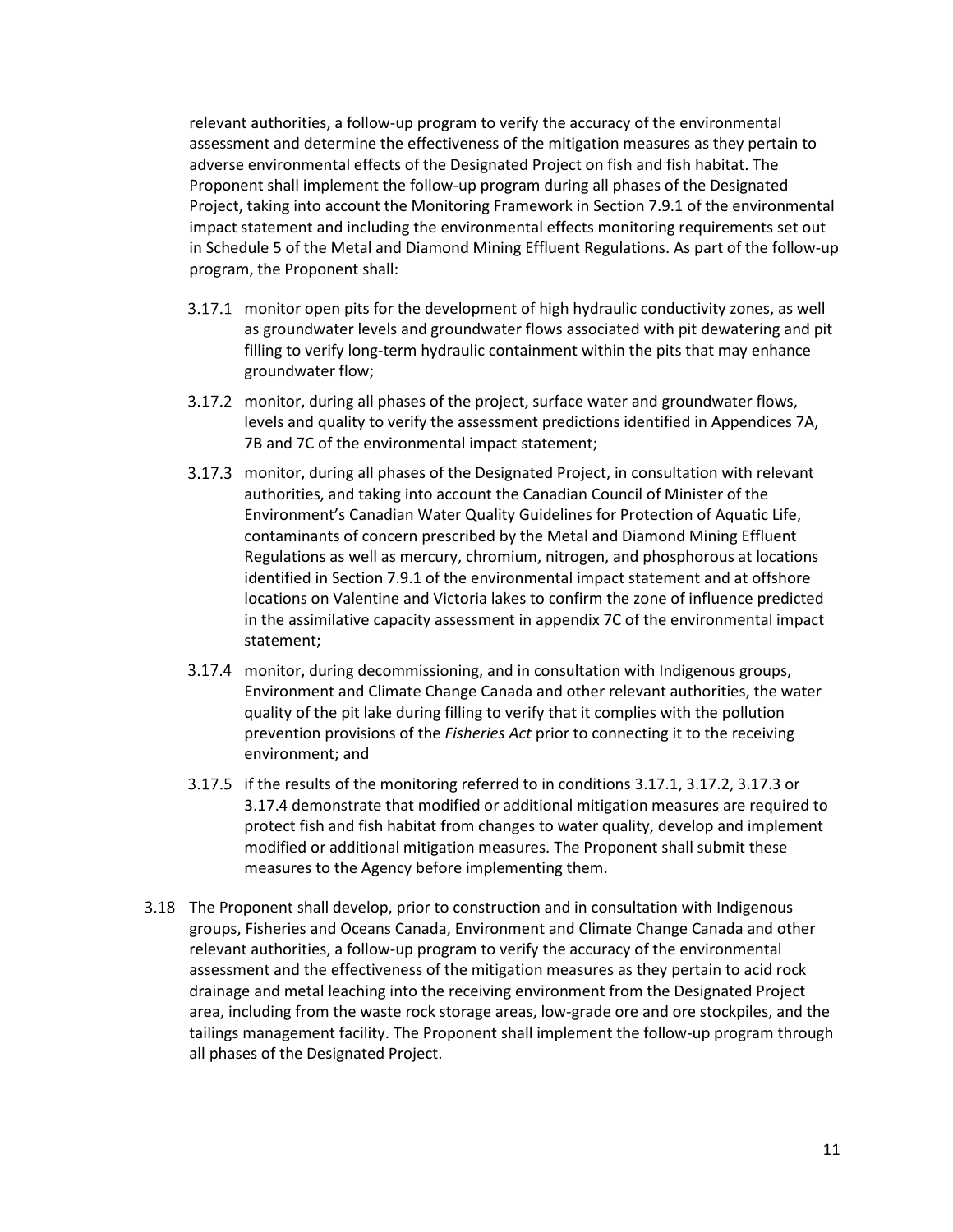### **4 Migratory birds**

- $4.1$ The Proponent shall carry out the Designated Project, including vegetation clearing and blasting, in a manner that protects migratory birds and avoids harming, killing or disturbing migratory birds or destroying, disturbing or taking their nests or eggs. In this regard, the Proponent shall take into account Environment and Climate Change Canada's Guidelines to reduce risk to migratory birds. The Proponent's actions when carrying out the Designated Project shall be in compliance with the *Migratory Birds Convention Act, 1994*, the *Migratory Birds Regulations* and with the *Species at Risk Act*.
- 4.2 The Proponent shall conduct vegetation clearing outside of the applicable regional nesting periods for the Designated Project area, unless not technically feasible. If not technically feasible, the Proponent shall develop and implement additional mitigation measures, in consultation with Environment and Climate Change Canada, including the use of nonintrusive monitoring methods and setbacks to avoid adverse effects on migratory birds, including migratory bird that are listed species at risk, during nesting, including nests and eggs. The Proponent shall submit these measures to the Agency prior to their implementation.
- 4.3 The Proponent shall delineate, prior to the start of tree clearing, the areas in the Designated Project area where tree clearing, including along roads, will take place and shall not undertake any tree clearing outside these areas, unless required for health and safety reasons.
- $4.4$ The Proponent shall, during construction, operation and decommissioning, use and maintain noise-dampening technologies on all vehicles and heavy equipment used in the Designated Project area. In doing so the Proponent shall:
	- $4.4.1$ keep the technologies in good working order through the implementation of a regular inspection program.
- 4.5 The Proponent shall establish speed limits in accordance with provincial regulations on temporary and permanent roads located within the Designated Project area and require that all persons abide by these speed limits.
- $4.6$ The Proponent shall control lighting required for the construction, operation and decommissioning of the Designated Project, including direction, timing and intensity, to avoid adverse effects on migratory birds including migratory birds that are listed species at risk, while meeting health and safety requirements.
- 4.7 The Proponent shall implement, during all phases of the Designated Project, measures to prevent the killing or harming of migratory birds including migratory birds that are listed species at risk, due to their use of the tailings management facility, including by:
	- $4.7.1$ maintaining embankments of the tailings management facility and the sedimentation ponds free of vegetation during operation; and
	- $4.7.2$ installing and operating, during operations, a cyanide destruction circuit to minimize cyanide concentrations in mine effluent.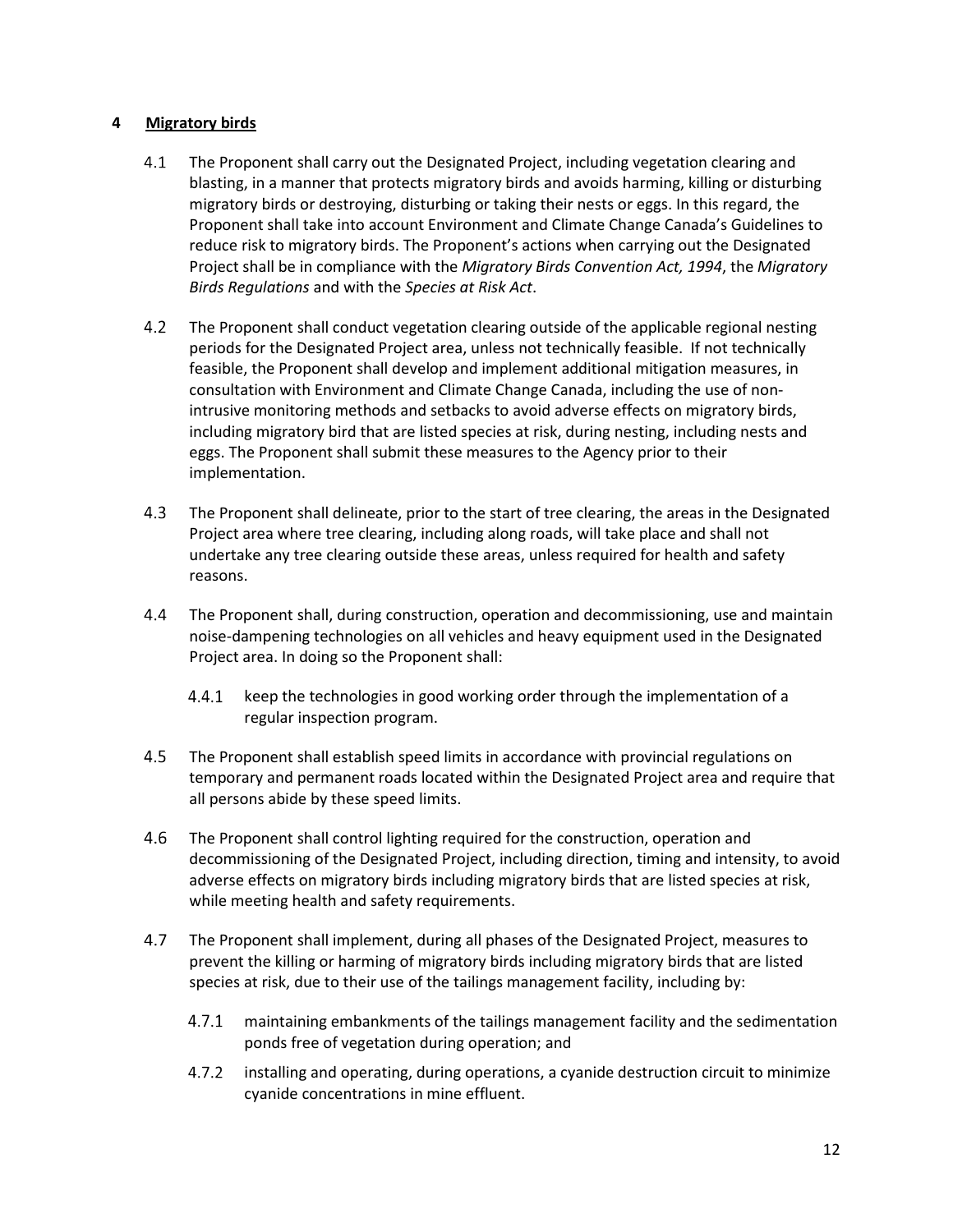- 4.8 The Proponent shall develop, prior to construction and in consultation with relevant authorities and Indigenous Groups, a follow-up program to verify the accuracy of the environmental assessment as it pertains to the use by migratory birds, including migratory birds that are listed species at risk, of surface water facilities. As a part of the implementation of the follow-up program, the Proponent shall:
	- $4.8.1$ develop water quality objectives for the protection of migratory birds for surface water facilities in consultation with relevant authorities;
	- $4.8.2$ monitor the use by migratory birds of open aquatic areas, including the tailings management facility during all phases of the Designated Project until such time that water quality in these structures meet legislative requirements and water quality objectives developed pursuant to condition 4.8.1; and
	- $4.8.3$ if results of the monitoring pursuant to condition 4.8.2 indicate that migratory birds use these open aquatic areas, develop and implement mitigation measures including but not limited to deterrent measures and/or exclusionary measures.
- 4.9 The Proponent shall develop, prior to construction and in consultation with Environment and Climate Change Canada and other relevant authorities, a follow-up program to verify the accuracy of the environmental assessment and to determine the effectiveness of all mitigation measures to avoid harm to migratory birds, including migratory birds that are listed species at risk, their eggs and nests. The follow-up program shall include the mitigation measures used to comply with conditions 4.1 to 4.6. As part of the development of the follow-up program, the Proponent shall identify performance indicators that shall be used by the Proponent to evaluate the effectiveness of mitigation measures. The Proponent shall implement the follow-up program during all phases of the Designated Project. As part of the follow-up program, the Proponent shall:
	- $4.9.1$ have a qualified individual conduct surveys within the Designated Project area, every year for three years, from the beginning of construction, to confirm the presence of migratory birds, including migratory birds that are listed as species at risk; and
	- $4.9.2$ after three years, determine, in consultation with Environment and Climate Change Canada, the frequency of additional surveys based on the results of the surveys conducted pursuant to 4.9.1.

## **5 Greenhouse Gas Emissions**

- $5.1$ The Proponent shall develop the Designated Project area and optimize activities associated with the operation of the Designated Project so as to minimize transportation and distances required to travel within the Designated Project area.
- $5.2$ The Proponent shall ensure all equipment and vehicles associated with the Designated Project, including those equipment and vehicles operated by third-party contractors, are serviced and maintained in accordance with the manufacturer's maintenance guidelines.
- $5.3$ The Proponent shall develop, prior to construction and in consultation with relevant authorities, measures to reduce the fuel consumption of equipment and vehicles associated with the Designated Project, including those operated by the Proponent and other third-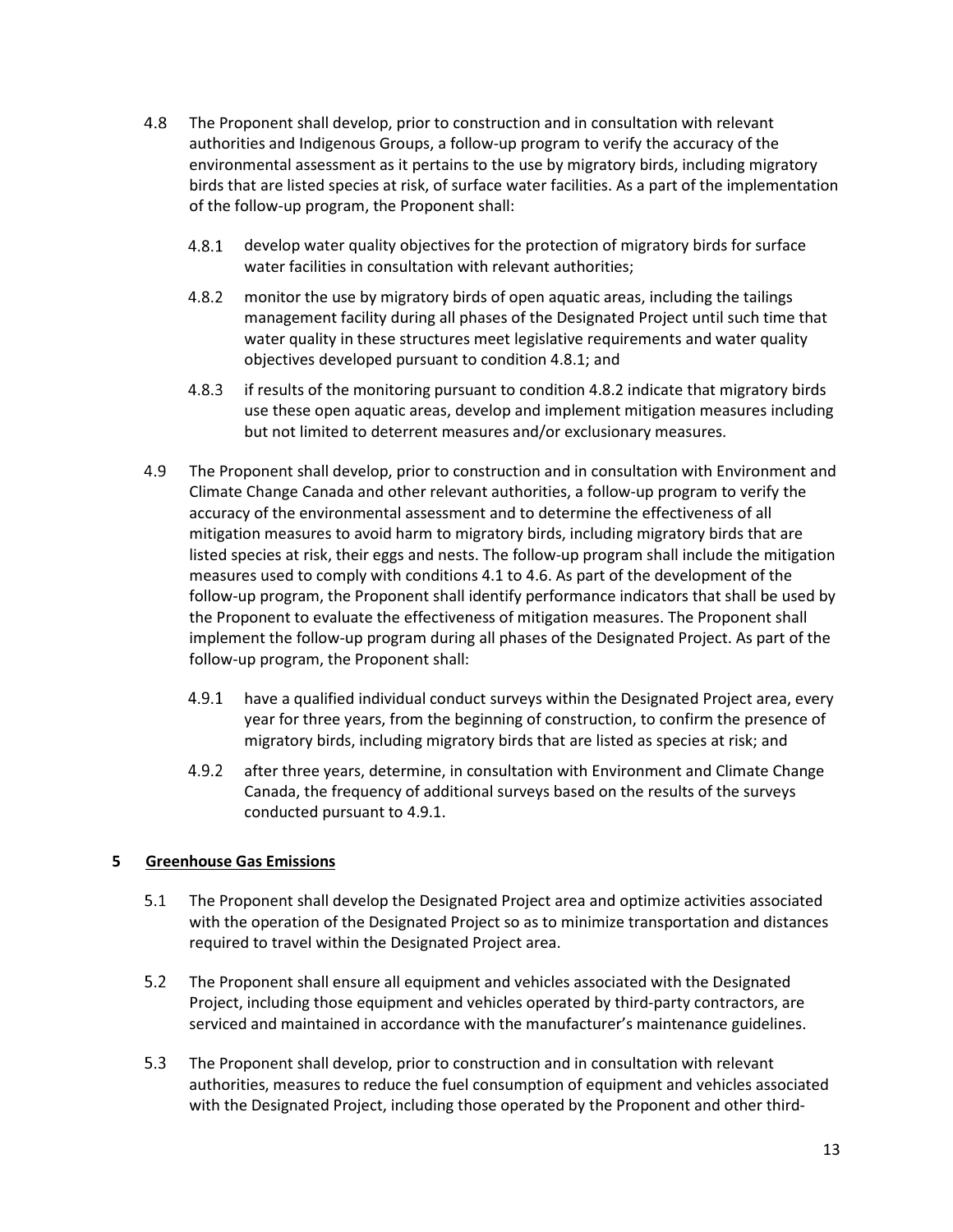party contractors. The Proponent shall apply the measures during all phases of the Designated Project. The measures shall include:

- 5.3.1 the development of no-idling and cold start policies for equipment and vehicles operating in the Designated Project area; and
- $5.3.2$ procedures to ensure that any person complies with these policies, unless there are technical constraints related to the operation of the equipment and vehicles or constraints related to health or safety.

### **6 Health and socio-economic conditions of Indigenous peoples**

- $6.1$ The Proponent shall develop, prior to construction and in consultation with Indigenous groups and Health Canada and any other relevant authorities, a follow-up program to verify the accuracy of the environmental assessment as it pertains to adverse environmental effects of changes to the quality of air, water and country foods on the health of Indigenous Peoples, taking into account available traditional knowledge provided by Indigenous groups related to current use of lands and resources for traditional purposes. The Proponent shall implement the follow-up program during all phases of the Designated Project. As part of the implementation of the follow-up program, the Proponent shall:
	- $6.1.1$ identify the fish species used by Indigenous groups for fish tissue sampling and the surface waters locations used by Indigenous groups where water quality testing and fish tissue sampling will occur;
	- $6.1.2$ monitor methylmercury, chromium and arsenic in surface water and fish tissue of species identified in 6.1.1 in locations determined pursuant to condition 6.1.1;
	- $6.1.3$ monitor ambient air concentrations of contaminants of concern, as described in section 5.9 of the EIS, taking into account the standards and criteria set out in the Canadian Council of Ministers of the Environment's Canadian Ambient Air Quality Standards and Newfoundland and Labrador's *Air Pollution Control Regulations*; and
	- identify additional country foods beyond fish that are being harvested within areas where Designated Project-related contamination of these country foods may occur, as indicated by available traditional knowledge and monitor for contaminants of concern in these country foods at locations identified in consultation with Indigenous groups.

## **7 Current use of lands and resources for traditional purposes**

 $7.1$ The Proponent shall develop, prior to construction and in consultation with Indigenous groups and relevant authorities, a communication plan to share information with Indigenous groups on the adverse environmental effects of Designated Project activities as they relate to the current use of lands and resources for traditional purposes. The Proponent shall implement and maintain the communication plan during all phases of the Designated Project. The communication plan shall include: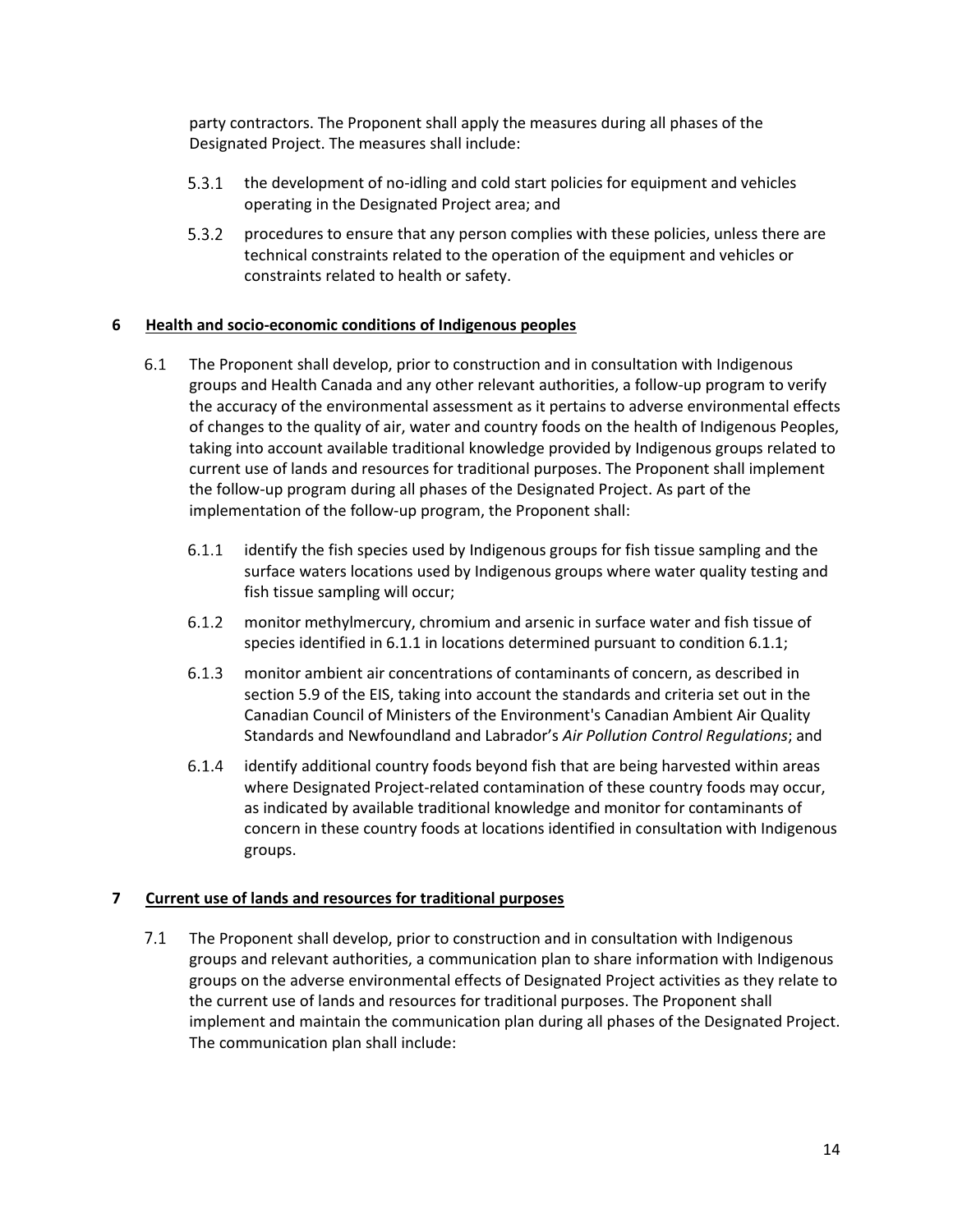- $7.1.1$ identification of Designated Project activities that may affect the quality of experience of Indigenous uses of lands and resources for traditional purposes, including hunting, trapping, fishing and/or gathering;
- $7.1.2$ procedures, including timing and methods, for sharing information on the following:
- 7.1.3 the location and timing of Designated Project activities identified pursuant to condition 7.1.1; and
- 7.1.4 the results of the follow-up programs referred to in conditions 3.17, 3.18, 4.8, 4.9 and 6.1, and the modified or additional mitigation measures developed and implemented by the Proponent pursuant to condition 2.6 for each follow-up program.
- $7.2$ The Proponent shall develop, as part of the communication plan referred to in condition 7.1 and in consultation with Indigenous groups, procedures for Indigenous groups to communicate to the Proponent their concerns or views about adverse environmental effects caused by the Designated Project related to the current use of lands and resources for traditional purposes, including issues of access, and procedures for the Proponent to document and respond in a timely manner to the concerns received and demonstrate how issues have been addressed, including through the implementation of additional or modified mitigation measures. The Proponent shall implement these procedures during all phases of the Designated Project.

# **8 Physical and cultural heritage and structures, sites or things of historical, archaeological, paleontological or architectural significance**

- 8.1 For any previously unidentified structures, sites or things of historical, archaeological, paleontological or architectural significance discovered within the Designated Project area by the Proponent or brought to the attention of the Proponent by an Indigenous group or another party during any phase of the Designated Project, the Proponent shall:
	- $8.1.1$ immediately halt work at the location of the discovery, except for actions required to be undertaken to protect the integrity of the discovery;
	- $8.1.2$ delineate an area of at least 30 metres around the discovery as a no-work zone;
	- 8.1.3 inform the Agency and Indigenous groups within 24 hours of the discovery, and allow Indigenous groups to monitor archaeological works;
	- 8.1.4 have a qualified individual, whose expertise pertains to the requirements of Newfoundland and Labrador's *Historic Resources Act*, conduct an assessment of the discovery at the location of the discovery; and
	- 8.1.5 consult with Indigenous groups and relevant authorities on the manner by which to comply with all applicable legislative or legal requirements and protocols respecting the discovery, recording, transferring and safekeeping of previously unidentified structures, sites or things of historical, archaeological, paleontological or architectural significance.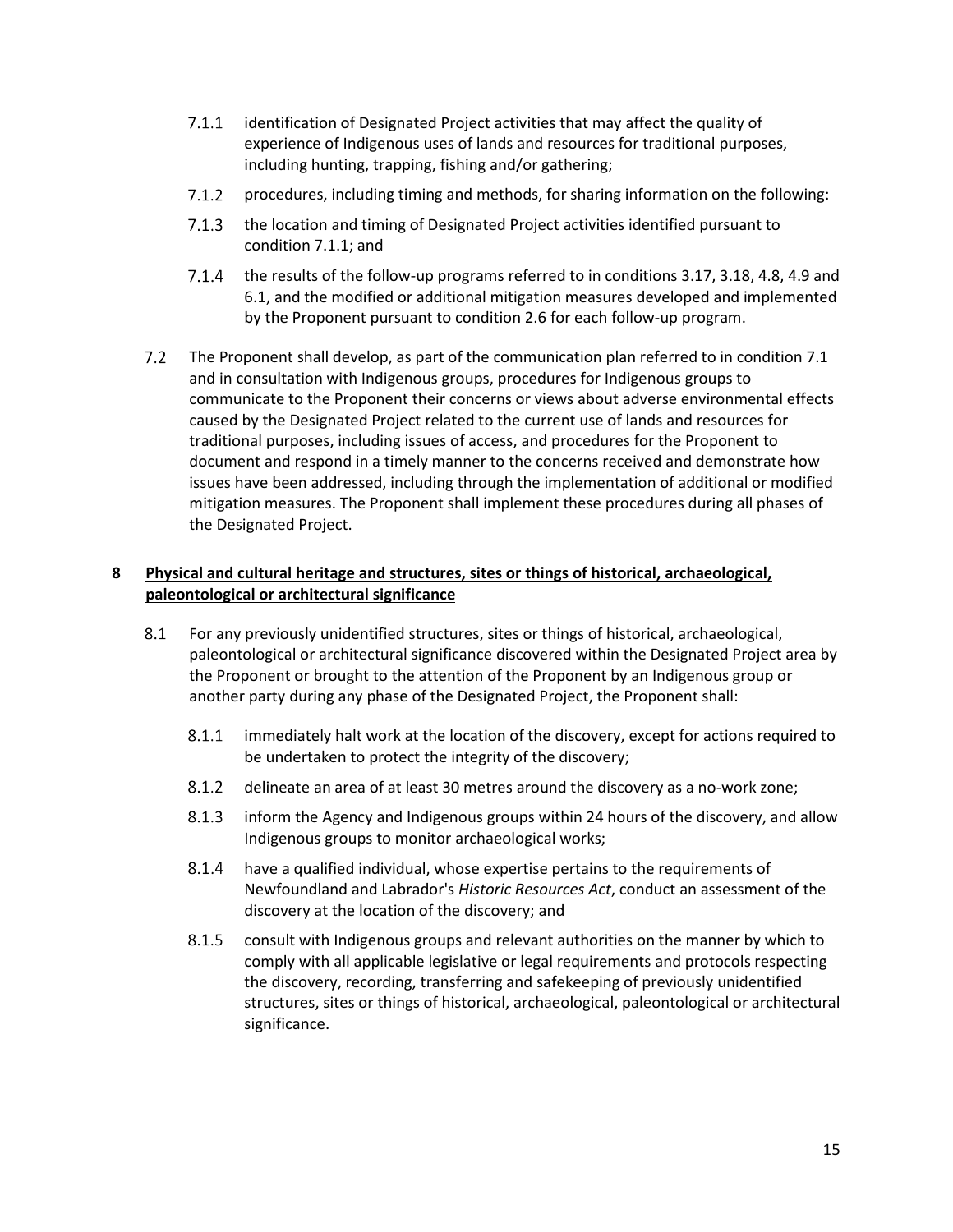#### **9 Species at risk**

- $9.1$ The Proponent shall identify, prior to construction and in consultation with relevant authorities, time periods during which Designated Project activities that may adversely impact woodland caribou (*Rangifer tarandus caribou*) must be carried out in order to protect the species.
- $9.2$ The proponent shall conduct the activities that may adversely impact woodland caribou (*Rangifer tarandus caribou*) during the time periods identified pursuant to condition 9.1, unless not technically feasible.
- $9.3$ The Proponent shall, during all phases of the Designated Project in consultation with Environment and Climate Change Canada and other relevant authorities, mitigate adverse environmental effects on woodland caribou (*Rangifer tarandus caribou*) and its habitat, including by carrying out Designated project activities during time periods referred to in condition 9.2 for woodland caribou (*Rangifer tarandus caribou*). In doing so, the Proponent shall give preference to avoiding the destruction or alteration of habitat over minimizing the destruction or alteration of habitat, to minimizing the destruction or alteration of habitat over restoring altered or destroyed habitat on-site, and to restoring altered or destroyed habitat on-site over offsetting.

## **10 Accidents and malfunctions**

- The Proponent shall take all reasonable measures to prevent accidents and malfunctions that may result in adverse environmental effects and mitigate any adverse environmental effects from accidents and malfunctions that occur. In doing so the Proponent shall:
	- 10.1.1 design, construct and operate the tailings management facility dams taking into account the Canadian Dam Association's *Dam Safety Guidelines* and the Mining Association of Canada's *Guide to the Management of Tailings Facilities*.
- The Proponent shall consult with Indigenous groups and relevant authorities, prior to construction, on the measures to be implemented to prevent accidents and malfunctions referred to in condition 10.1 and provide these measures to the Agency prior to implementing them.
- The Proponent shall develop, prior to construction and in consultation with Indigenous groups and relevant authorities, an accidents and malfunctions response plan in relation to the Designated Project. The accidents and malfunctions plan shall include:
	- 10.3.1 a description of the types of accidents and malfunctions that may cause adverse environmental effects during any phase of the Designated Project, including spills, fires, explosions and accidental releases from the tailings management facility; and
	- 10.3.2 the measures to be implemented in response to each type of accident and malfunction referred to in condition 10.3.1 to mitigate any adverse environmental effect caused by the accident or malfunction, including: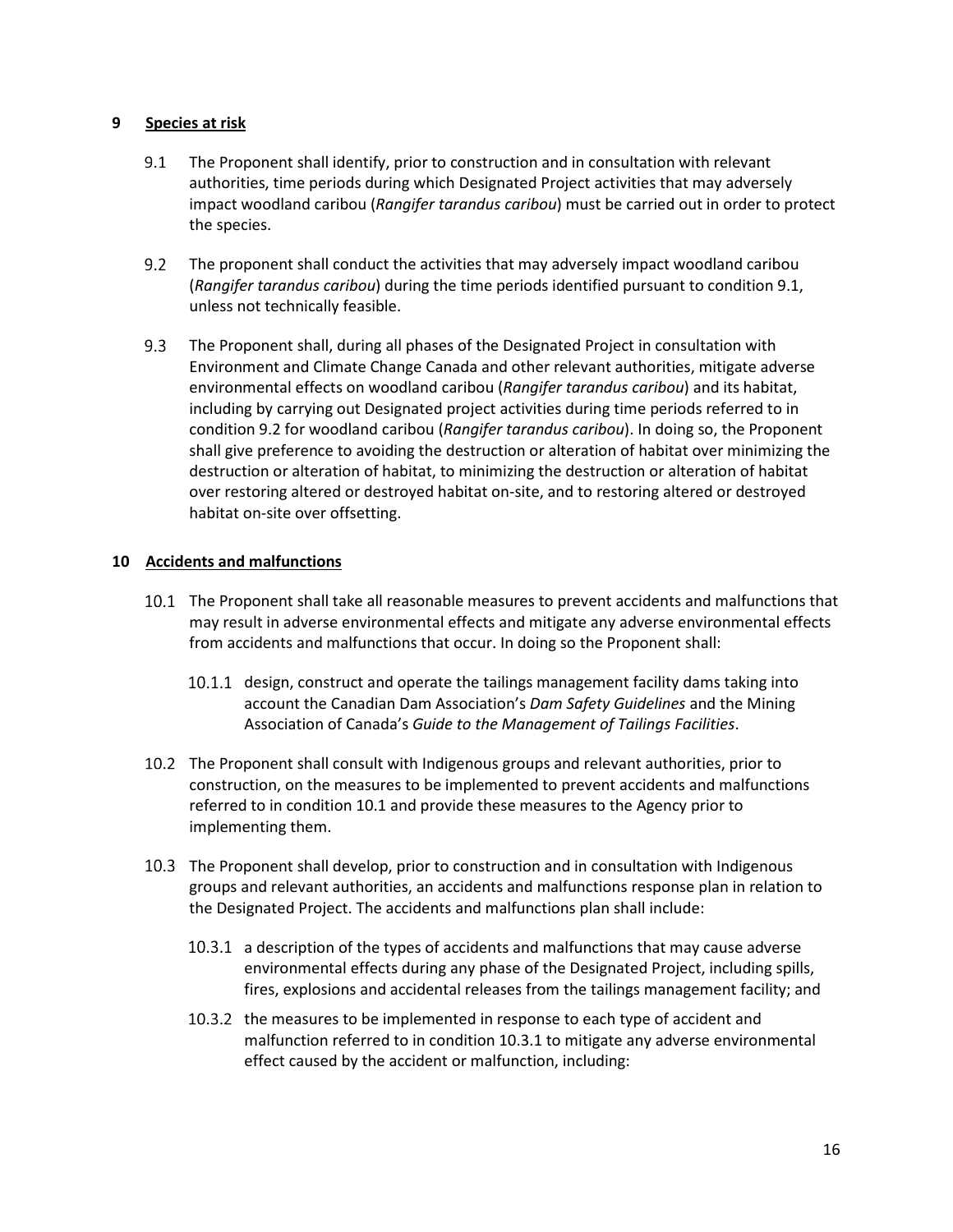- 10.3.2.1 measures to conduct water and fish tissue monitoring following an accidental release from the tailings management facility into water; and
- 10.3.2.2 measures to advise the public if results of the monitoring referred to in 10.3.2.1 demonstrate that fish and/or water is not suitable for human consumption.
- The Proponent shall maintain up-to-date the accidents and malfunctions response plan referred to in condition 10.3 during all phases of the Designated Project. The Proponent shall submit any updated accidents and malfunctions response plan to the Agency, Indigenous groups and relevant authorities involved in its implementation within 30 days of the plan being updated.
- In the event of an accident or malfunction with the potential to cause adverse environmental effects, including an accident or a malfunction referred to in condition 10.3.1, the Proponent shall immediately implement the measures appropriate to the accident or malfunction, including any measure referred to in condition 10.3.2, and shall:
	- 10.5.1 implement the communication plan referred to in condition 10.6;
	- 10.5.2 notify relevant authorities with responsibilities related to emergency response (including environmental emergencies) in accordance with applicable legislative and regulatory requirements;
	- 10.5.3 notify, as soon as possible and pursuant to the communication plan referred to in condition 10.6, Indigenous groups of the accident or malfunction, and notify the Agency in writing no later than 24 hours following the accident or malfunction. When notifying Indigenous groups and the Agency, the Proponent shall specify:
		- 10.5.3.1 the date and time when and location where the accident or malfunction occurred within the Designated Project area;
		- 10.5.3.2 a summary description of the accident or malfunction; and
		- 10.5.3.3 a list of any substance potentially released into the environment as a result of the accident or malfunction;
	- 10.5.4 submit a written report to the Agency no later than 30 days after the day on which the accident or malfunction occurred. The written report shall include:
		- 10.5.4.1 a detailed description of the accident or malfunction and of its adverse environmental effects;
		- 10.5.4.2 a description of the measures that were taken by the Proponent to mitigate the adverse environmental effects caused by the accident or malfunction;
		- 10.5.4.3 any view from Indigenous groups and advice from relevant authorities received with respect to the accident or malfunction, its adverse environmental effects and the measures taken by the Proponent to mitigate these adverse environmental effects;
		- 10.5.4.4 a description of any residual adverse environmental effect and any modified or additional measure required by the Proponent to mitigate residual adverse environmental effects; and
		- 10.5.4.5 details concerning the implementation of the accident or malfunction response plan referred to in condition 10.3.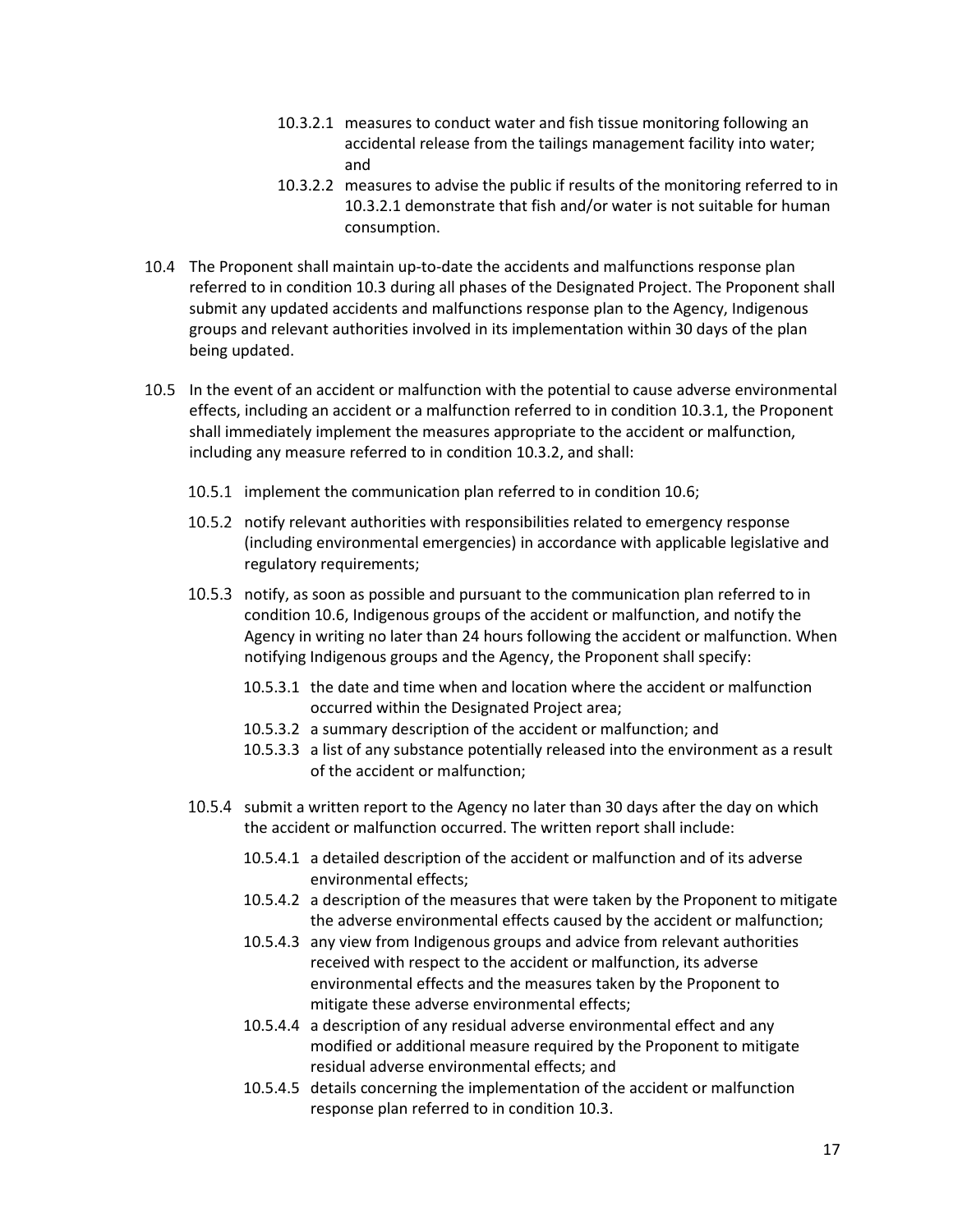- 10.5.5 submit a written report to the Agency no later than 90 days after the day on which the accident or malfunction occurred that includes:
	- 10.5.5.1 a description of the changes made to avoid a subsequent occurrence of the accident or malfunction;
	- 10.5.5.2 the modified or additional measure(s) implemented by the Proponent to mitigate and monitor residual adverse environmental effects and to carry out any required progressive reclamation, taking into account the information submitted in the written report pursuant to condition 10.5.3; and
	- 10.5.5.3 all additional views from Indigenous groups and advice from relevant authorities received by the Proponent since the views and advice referred to in condition 10.5.3.3 were received by the Proponent.
- 10.6 The Proponent shall develop, in consultation with Indigenous groups, a communication plan for Designated Project accidents and malfunctions . The Proponent shall develop the communication plan prior to construction and shall implement and keep it up to date during all phases of the Designated Project. The plan shall include:
	- 10.6.1 the types of accidents and malfunctions requiring the Proponent to notify the Indigenous groups;
	- 10.6.2 the manner by which Indigenous groups shall be notified by the Proponent of an accident or malfunction and of any opportunity for the Indigenous groups to assist in the response to the accident or malfunction; and
	- 10.6.3 the names and contact information of the Proponent and Indigenous group representatives for the purposes of notifying pursuant to condition 10.6.2 and communicating about accidents and malfunctions.

#### **11 Schedules**

- The Proponent shall submit to the Agency and Indigenous groups a schedule for all conditions set out in this document no later than 60 days prior to the start of construction. This schedule shall detail all activities planned to fulfill each condition set out in this document and the commencement and estimated completion month(s) and year(s) for each of these activities.
- The Proponent shall submit to the Agency and Indigenous groups a schedule outlining all activities required to carry out all phases of the Designated Project no later than 60 days prior to the start of construction. The schedule shall indicate the commencement and estimated completion month(s) and year(s) and duration of each of these activities.
- The Proponent shall submit to the Agency and Indigenous groups in writing an update to schedules referred to in conditions 11.1 and 11.2 every year no later than March 31, until completion of all activities referred to in each schedule.